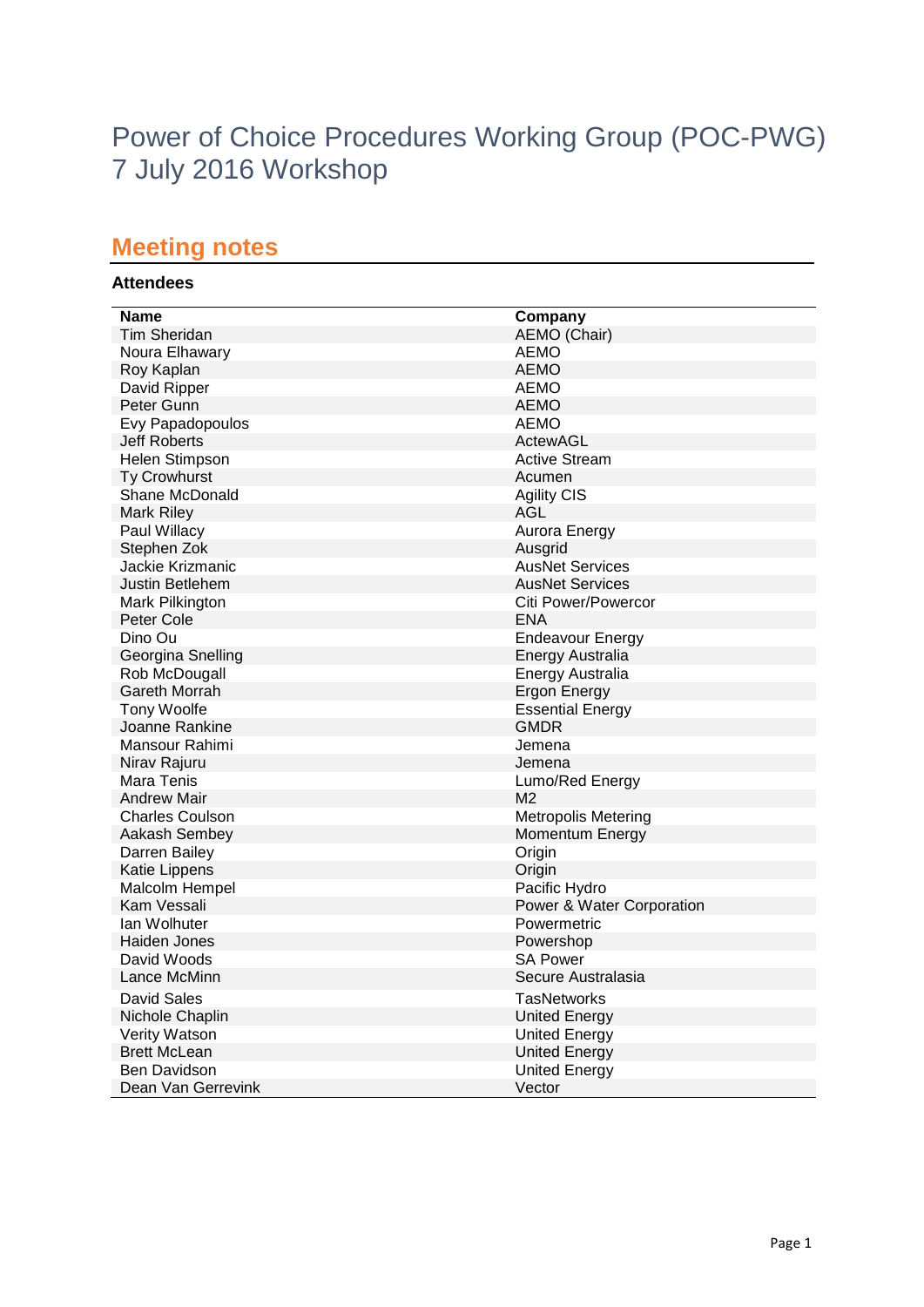#### **Important Note**

The intent of this document is to capture the commentary in summary form, from the POC Procedures Working Group (POC-PWG) meeting on 7<sup>th</sup> July 2016. The topics under discussion were led by the slides provided for the day and were presented by AEMO representatives.

The information on the slides is not reproduced here, nor are the comments provided to the slides from the presenter, save for a summary of the discussion or in direct response to a question from an attendee.

Please note that procedure changes must be made in accordance with the NER Rules consultation procedures and therefore, all matters discussed will be considered by AEMO and will assist in AEMO to determine the content of relevant procedures, but should not be taken as a representation, or agreement, express or implied, as to the final procedure changes.

#### **Introduction**

T. Sheridan (Chair) welcomed all those in attendance and thanked all participants who provided submissions during the first stage of consultation. He noted:

- The purpose of the meeting was to inform participants of the key issues from the draft determination and to assist participants in preparing their submissions for the second stage of consultation.
- Scope for the discussion was limited to the material contained in the draft determination for package 1.
- No decisions would be made by AEMO at the meeting and participants were encouraged to raise issues in their submissions, clearly explaining their views and offering alternative drafting suggestions.
- AEMO had previously notified participants of its decision to extend the second stage consultation window by a further 4 business days, with participants now having until 20<sup>th</sup> July to provide their second stage submissions.
- AEMO noted the following corrections to the draft report and determination:
	- $\circ$  Section 3 of the draft report 12 material issues are noted, but there should only be 11, as reflected in the discussion of these material issues in section 4
	- $\circ$  Appendix A (Tables 6 and 7) there are some incorrect cross-references to material issues in the draft report. AEMO indicated that it will amend the document containing these cross-references and post it the POC consultations webpage
- AEMO also noted that it was following up with several participants where further information was required to clarify a participant's submission. AEMO intends to collate this further information in document and post it on the POC consultations page.

Participants raised the following questions:

- Will the new Glossary and Framework document be consulted on for packages 2 and 3? AEMO indicated that the Glossary will be consulted on for packages 2 and 3 and that in the future, it would be consulted on alongside the impacted procedures subject to the Rules consultation procedures.
- Participants questioned if clause numbers change in the Rules, why do we have to reference particular Rules clause numbers in the procedures? AEMO's response is that it is preferable to refer to the Rules by clause numbers rather than repeating or reinstating the law in the procedures.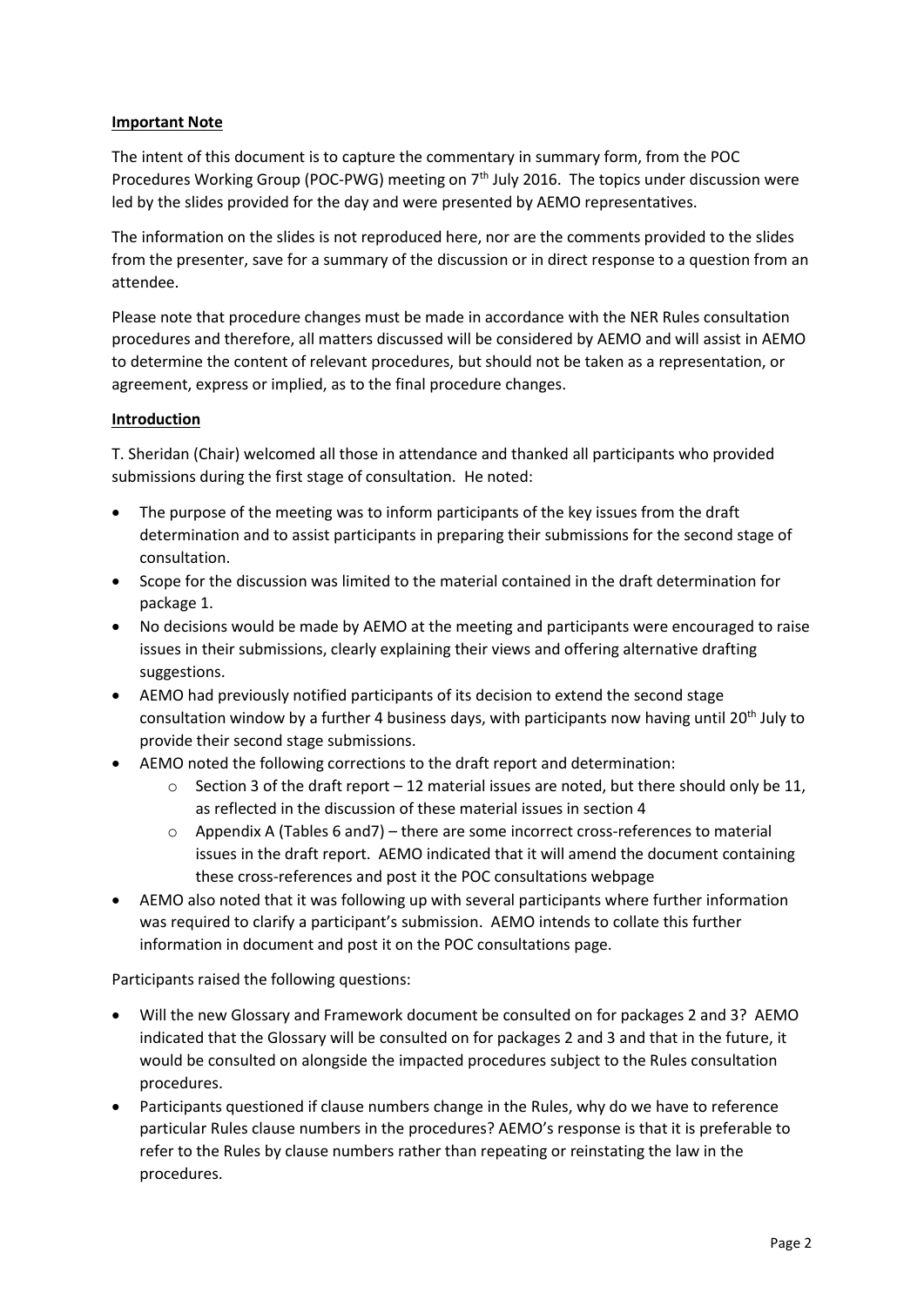- Participants raised that by removing duplication in some of procedures, the industry may end up with an incomplete set of procedures. AEMO clarified that it has reviewed all of the procedures and removed duplication with the Rules in order to avoid any misalignment between changes to the text of particular Rules clauses and the procedures. Participants were encouraged to raise examples in their submissions where removing duplication may cause process gaps.
- Participants suggested that if some of the definitions were being deleted or would expiring, such as those relating to VIC AMI, it would be useful to keep those definitions in the Glossary rather than having to source them in old versions of the Rules. AEMO noted this and indicated that it would be considered it during the final determination.

#### **Topic 1 – Metrology Procedures (Jurisdictional Metrology)**

R. Kaplan presented this topic. The key points were as follows:

- AEMO has engaged the Jurisdictions through the Commonwealth (DOIIS) to review the jurisdictional material in the Metrology Procedures. This review is to ensure that the material is still accurate, relevant and required. DOIIS is coordinating a process with the relevant jurisdictional regulators to obtain approval to make these amendments.
- The proposed amendments are in two tranches:
	- $\circ$  Tranche 1: updated terminology to accommodate Rule changes (i.e. replace RP with MC, etc.)
	- o Tranche 2: review all material for relevance
- The amendments for Tranche 1 have been incorporated in consultation for package 1. The amendments for Tranche 2 will be incorporated in the consultations for package 2 and 3.

Participants raised the following questions:

- Will some jurisdictions be able to decide on their own reversion policy? AEMO confirmed the new Rules do not allow for reversion.
- Why is reversion still in the Metrology Procedures? AEMO indicated that it cannot remove those sections from the Procedure unless COAG-EC requests removal.
- A loophole in NSW jurisdictional material may permit the installation of meters between 100MW and 160MW for commercial customers. Does the COAG-EC have any views on this? AEMO suggested that participants contact the COAG-EC with this information along with any other requests they may have.

#### **Topic 2 – Metrology Procedures (Type 4A Metering Installations)**

R. Kaplan presented this topic (please refer to the slides).

Participants raised the following questions:

- Is it possible to have type 4A above small, as in Chapter 7 of the Rules it goes up to 750MW? AEMO indicated that this is possible.
- What are the requirements for forward estimates for type 4A, and is it possible to have forward estimates for type 4A meters? AEMO answered that type 4A meters would only be required on an exceptional basis. The requirements for forward estimates for type 4A are the same as those for other manually read interval metering installations.
- Participants raised concerns that if type 4A and type 4 meters are treated differently with regards to meter readings that this may cause issues in relation to meter churn, especially in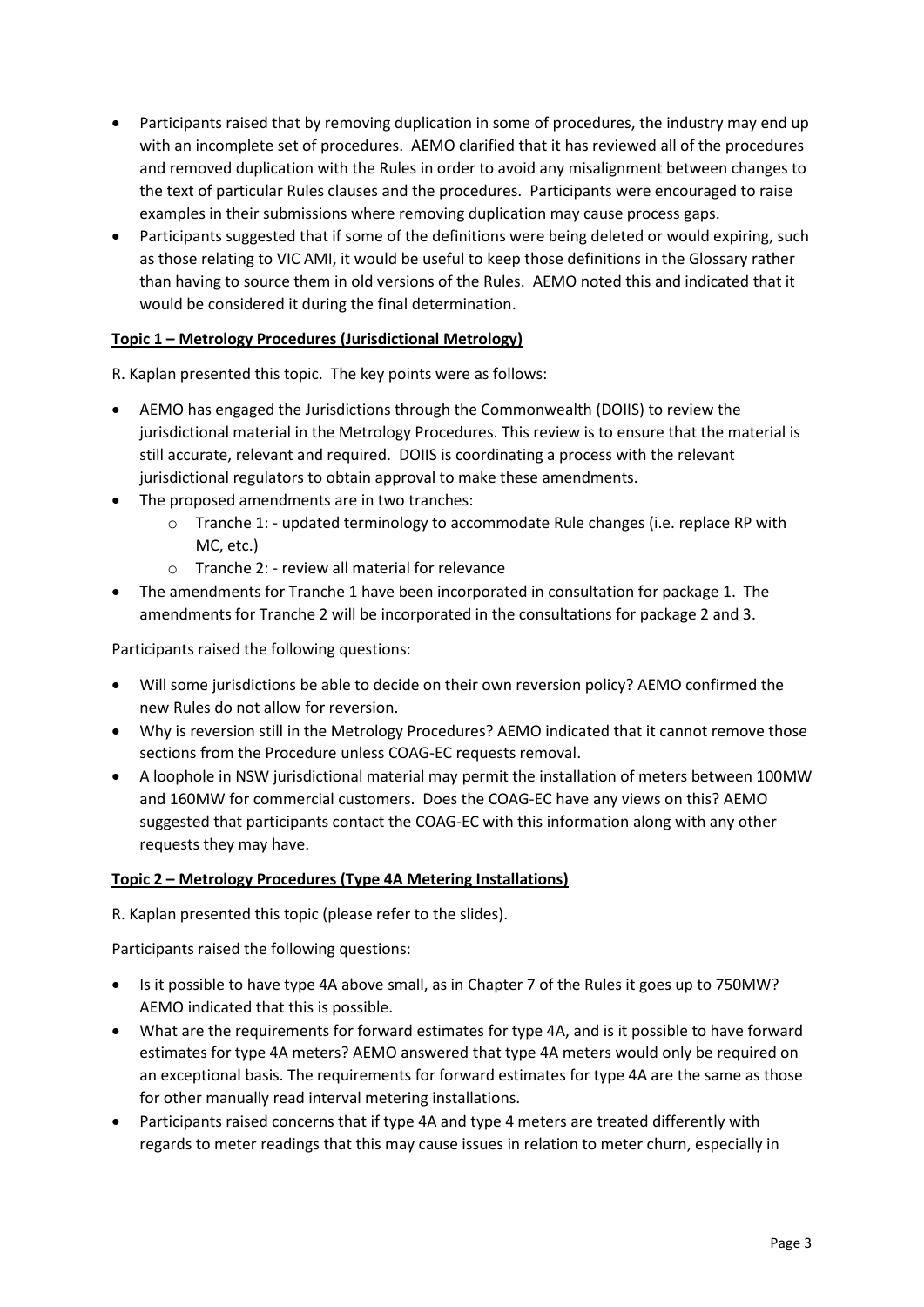areas where communications are unreliable and can turned on and off. Participants suggested the harmonisation between 4 and 4A by applying similar methods to both meter types.

- What is the requirement for storing the reason of installing a type 4A meter (i.e. customer refusal or no comms)? This reason should be stored in MSATS and it should be NMI discoverable. AEMO clarified that type 4A meters are exceptional cases and the MC or retailer should be storing this information in their systems.
- Participants questioned which definition of small customer is to be used? AEMO clarified the definitions to be used are those provided Rules.

#### **Topic 3 – MSATS Procedures: Embedded Networks**

D. Ripper presented this topic (please refer to the slides).

Participants raised the following questions:

- Why isn't ENM identified on the parent NMI and stored in the NSP2 field? This would allow for the identification of the ENM is for an embedded network. AEMO clarified that a list of embedded networks and their assigned ENMs will be published by AEMO.
- DNSPs questioned the retention of a NMI when it moves from a DNSP network to an embedded network. Some DNSPs considered the NMI should be made extinct, while others indicated this should be a "may" requirement to allow DNSPs to choose whether to extinguish the NMI or not.
- AEMO clarified that it proposed to retain the NMI, but it will take into consideration the new feedback, and that the NMI Procedure which is part of package 2, will be the right place where this obligation will be and where participants can provide their feedback.
- It was suggested that ENMs be added to the ROCL.

#### **Topic 4 – MSATS Procedures: Disconnection and Reconnection (Site Identifier)**

N. Elhawary presented this topic (please refer to the slides).

Participants raised the following suggestions:

- For remote disconnection status at the meter level, the retailer should be sent the MSATS notification for the remote disconnection and that the meter register status should be NMI discoverable.
- An obligation should be added on the DNSP to notify the retailer of a remote disconnection to be consistent with the NERR.
- The obligation on the FRMP to notify the DNSP of a remote disconnection should not be in the MSATS Procedures as the notification will not occur in MSATS.

#### **Topic 5 – MSATS Procedures: AEMO Administered Fields**

N. Elhawary presented this topic (please refer to the slides).

Participants raised the following suggestions:

 There is no value in making the fields "controlled load" and "Time of Day" AEMO administered fields. These are "nice to have" changes should not be a priority as there are more important changes to consider.

#### **Topic 6 – MSATS Procedures: Objection Codes**

N. Elhawary presented this topic (please refer to the slides).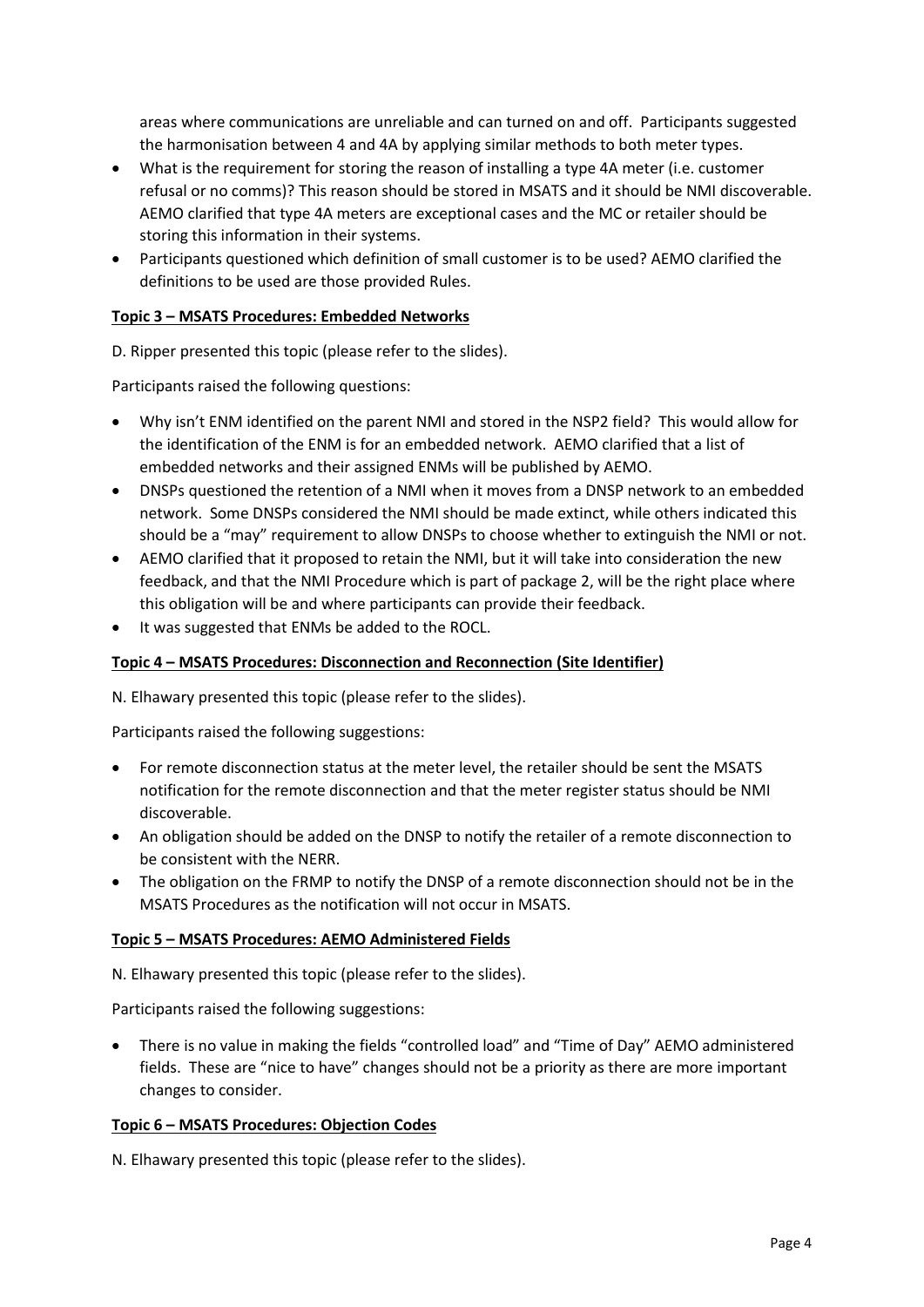Participants made the following comments:

- There was general agreement with keeping the BADMETER objection code for the CR1000 series.
- The BADMETER scenario that AEMO presented for CR505x is not relevant as objections are not valid for CR505x series. The objection logging period is zero which means no objections are allowed.
- There was general disagreement from Participants with the proposal to reduce the objection logging period from 5 to 1 business day. Comments from Participants included:
	- $\circ$  The proposed changes will have a material impact on operations for  $2^{nd}$  tier retailers, who do not have the resources or automated systems to meet a 1 day objection logging period.
	- o AEMO has not provided a cost-benefit analysis for the proposed change.
	- o Objections are likely to increase substantially as retailers and LNSPs will have not enough time to review the CRs and, as a result, they will just object to be able to have time to review it.
	- o What are AEMO's projections for the potential increase in objections?
	- o Further clarification is required on the MSATS data referred to by AEMO indicating that 92% objections occur within 1 business day. What proportions of CRs make up this 92% and what about the remaining 8%? Will AEMO still permit objections of more than 1 business day for these?
- Instead reducing the objection logging period, participants suggested that the objection clearing period be reduced from 20 to 15 business days.
- Changes to the objection logging period should be considered under the AEMC's Customer Switching Review, not this consultation.

#### **Other Business**

Participants raised the following matters under other business:

- The Metrology Procedure Part B only allows types 51 and 52 substitution methods to be used for VICAMI meters. It was suggested that AEMO allows all substitution methods currently applicable to type 5 meters to be used for VICAMI meters.
- Clause 12.1.1 of Metrology Part A has elements that are not related to the network device procedure, as there is a network device definition in the rules. It was noted that AEMO is required to provide a deeming provision for network devices.
- It was suggested that significant alarms in the Metrology Procedures be aligned with the MDFF Reason Codes (Appendix E). These should be harmonised with the Metrology Procedure.
- Why is there are no obligation on the MDP to provide reactive energy data to anyone in the MDP Service Level Procedure?
- It's difficult to reference procedures after the removal sub-clause numbers. AEMO clarified that it is trying to create a narrative around sub-headings and grouping provisions together that fit in the same section. AEMO is happy to include further sub-headings and section clause numbers if participants can provide particular examples.
- Clause 9.3 of Metrology Procedure Part B this type of obligation should only apply to large customers.
- MDP Service Level Procedure the clause related to de-activating the MDM datastream after physical de-energisation should be re-worded to let the MDP provide data if it is there.